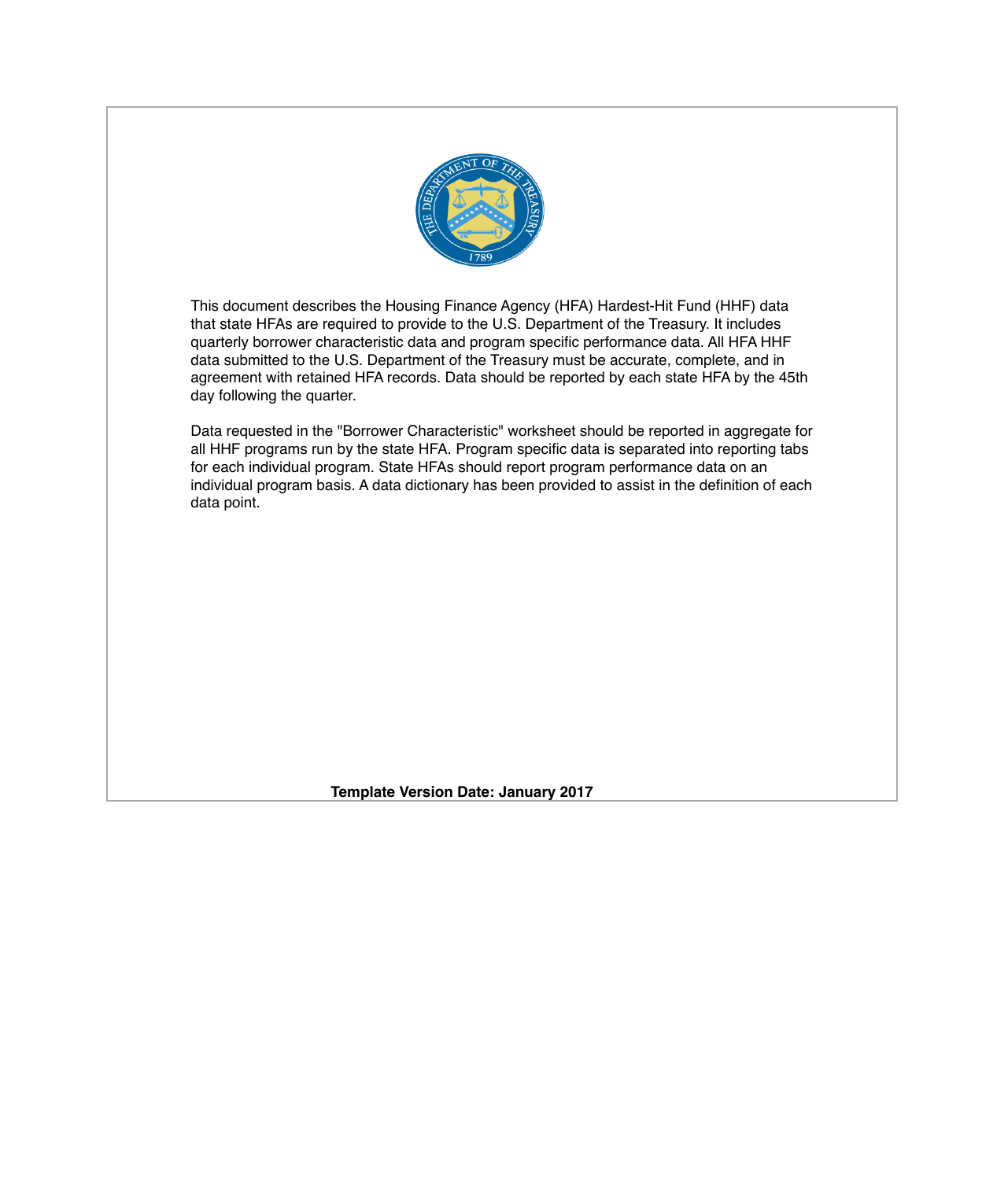|                              | HFA Performance Data Reporting- Borrower Characteristics                                                    |                      |                   |
|------------------------------|-------------------------------------------------------------------------------------------------------------|----------------------|-------------------|
|                              |                                                                                                             | <b>QTD</b>           | <b>Cumulative</b> |
| <b>Unique Borrower Count</b> | Number of Unique Borrowers Receiving Assistance                                                             | 94                   | 6250              |
|                              | Number of Unique Borrowers Denied Assistance                                                                | 257                  | 8022              |
|                              | Number of Unique Borrowers Withdrawn from Program<br>Number of Unique Borrowers in Process                  | 24<br>873            | 170<br>N/A        |
|                              | <b>Total Number of Unique Borrower Applicants</b>                                                           | N/A                  | 15315             |
|                              | <b>Program Expenditures (\$)</b>                                                                            | \$3,001,028          | \$242,955,921     |
|                              | <b>Total Assistance Provided to Date</b><br>Total Spent on Administrative Support, Outreach, and Counseling | \$1,056,089          | \$26,974,970      |
| 10 Borrower Income (\$)      |                                                                                                             |                      |                   |
|                              | Above \$90,000<br>\$70,000-\$89,000                                                                         | N/A<br>N/A           | N/A<br>N/A        |
|                              | \$50,000-\$69,000                                                                                           | N/A                  | N/A               |
|                              | Below \$50,000<br>15 Borrower Income as Percent of Area Median Income (AMI)                                 | N/A                  | N/A               |
|                              | Above 120%                                                                                                  | N/A                  | N/A               |
|                              | 110%-119%<br>100%-109%                                                                                      | N/A<br>N/A           | N/A<br>N/A        |
|                              | 90%-99%                                                                                                     | N/A                  | N/A               |
|                              | 80%-89%<br>Below 80%                                                                                        | N/A<br>N/A           | N/A<br>N/A        |
|                              | <b>Geographic Breakdown (by county)</b>                                                                     |                      |                   |
|                              | Atlantic                                                                                                    | 7<br>3               | 535<br>376        |
|                              | Bergen<br><b>Burlington</b>                                                                                 | 14                   | 595               |
|                              | Camden                                                                                                      | 5                    | 658               |
|                              | Cape May<br>Cumberland                                                                                      | 1<br>4               | 98<br>182         |
|                              | Essex                                                                                                       | 8                    | 376               |
|                              | Gloucester                                                                                                  | $\boldsymbol{2}$     | 384               |
|                              | Hudson<br>Hunterdon                                                                                         | $\overline{c}$<br>1  | 112<br>40         |
|                              | Mercer                                                                                                      | 5                    | 224               |
|                              | Middlesex<br>Monmouth                                                                                       | 5<br>11              | 542<br>439        |
|                              | <b>Morris</b>                                                                                               | 6                    | 172               |
|                              | Ocean                                                                                                       | 3<br>4               | 431<br>240        |
|                              | Passaic<br>Salem                                                                                            | 1                    | 67                |
|                              | Somerset                                                                                                    |                      | 162               |
|                              | <b>Sussex</b><br>Union                                                                                      | 3<br>7               | 211<br>302        |
|                              | Warren                                                                                                      | 1.                   | 104               |
|                              | 44 Home Mortgage Disclosure Act (HMDA)<br><b>Borrower</b>                                                   |                      |                   |
|                              | Race                                                                                                        |                      |                   |
|                              | American Indian or Alaskan Native                                                                           | 0                    | 25                |
|                              | Asian<br><b>Black or African American</b>                                                                   | 3<br>17              | 219<br>1594       |
|                              | Native Hawaiian or other Pacific Islander                                                                   | 0                    | 10                |
|                              | White<br>Information not provided by borrower                                                               | 53<br>21             | 3737<br>665       |
|                              | <b>Ethnicity</b>                                                                                            |                      |                   |
|                              | Hispanic or Latino                                                                                          | 10                   | 800               |
|                              | Not Hispanic or Latino<br>Information not provided by borrower                                              | 63<br>21             | 5429<br>21        |
|                              | <b>Sex</b>                                                                                                  |                      |                   |
|                              | Male                                                                                                        | 48<br>25             | 3175<br>3054      |
|                              | Female<br>Information not provided by borrower                                                              | 21                   | 21                |
|                              |                                                                                                             |                      |                   |
|                              | <b>Co-Borrower</b>                                                                                          |                      |                   |
|                              | Race                                                                                                        |                      |                   |
|                              | American Indian or Alaskan Native<br>Asian                                                                  | 0<br>$\mathbf 2$     | 15<br>120         |
|                              | <b>Black or African American</b>                                                                            | 5                    | 494               |
|                              | Native Hawaiian or other Pacific Islander                                                                   | $\mathbf 0$<br>28    | 9<br>1791         |
|                              | White<br>Information not provided by borrower                                                               | 10                   | 312               |
|                              | <b>Ethnicity</b>                                                                                            |                      |                   |
|                              | Hispanic or Latino<br>Not Hispanic or Latino                                                                | $\overline{7}$<br>28 | 400<br>2328       |
|                              | Information not provided by borrower                                                                        | 10                   | 13                |
|                              | <b>Sex</b><br>Male                                                                                          | 6                    | 947               |
|                              | Female                                                                                                      | 29                   | 1781              |
|                              | Information not provided by borrower                                                                        | 10                   | 13                |
| <b>Hardship</b>              | Unemployment                                                                                                | N/A                  | N/A               |
|                              | Underemployment                                                                                             | N/A                  | N/A               |
|                              | Divorce<br><b>Medical Condition</b>                                                                         | N/A<br>N/A           | N/A<br>N/A        |
|                              | Death                                                                                                       | N/A                  | N/A               |
|                              | Other                                                                                                       | N/A                  | N/A               |
|                              | <b>Current Loan to Value Ratio (LTV)</b><br>< 100%                                                          | N/A                  | N/A               |
|                              | 100%-109%                                                                                                   | N/A                  | N/A               |
|                              | 110%-120%<br>>120%                                                                                          | N/A<br>N/A           | N/A<br>N/A        |
|                              | 89 Current Combined Loan to Value Ratio (CLTV)                                                              |                      |                   |
|                              | < 100%                                                                                                      | N/A<br>N/A           | N/A<br>N/A        |
|                              | 100%-119%<br>120%-139%                                                                                      | N/A                  | N/A               |
|                              | 140%-159%                                                                                                   | N/A                  | N/A               |
| Delinquency Status (%)       | $>=160%$                                                                                                    | N/A                  | N/A               |
|                              | Current                                                                                                     | N/A                  | N/A               |
|                              | $30+$                                                                                                       | N/A                  | N/A               |
|                              | $60+$<br>90+                                                                                                | N/A<br>N/A           | N/A<br>N/A        |
| 100 Household Size           |                                                                                                             |                      |                   |
|                              |                                                                                                             | N/A                  | N/A               |
|                              | 2<br>3                                                                                                      | N/A<br>N/A           | N/A<br>N/A        |

Line 51 - There was an error on the Q32016 QPR showing 3685, but it did not sum to the correct total of approved. This was corrected in Q42016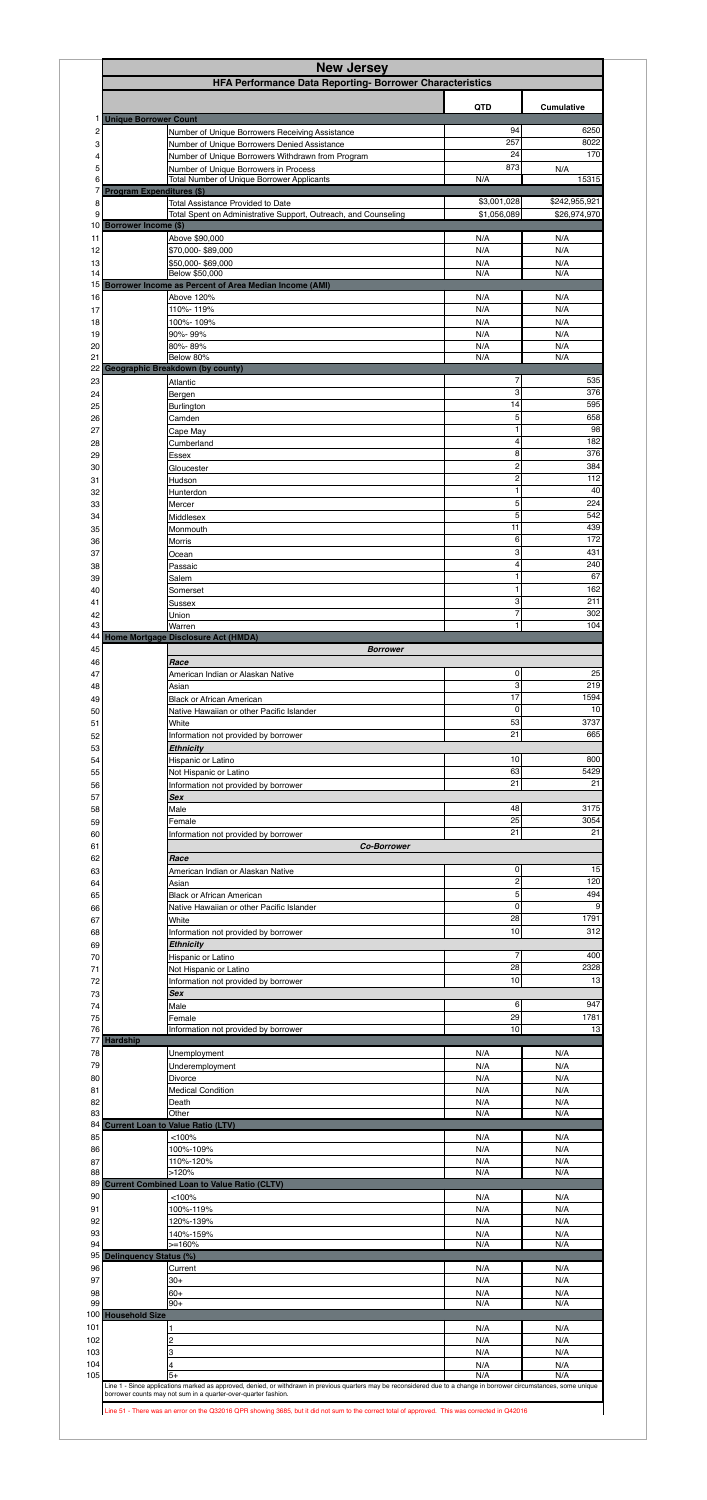|                                                                 | HFA Performance Data Reporting- Program Performance                                                                |                                  |                                  |
|-----------------------------------------------------------------|--------------------------------------------------------------------------------------------------------------------|----------------------------------|----------------------------------|
|                                                                 | <b>HomeKeeper Program</b>                                                                                          |                                  |                                  |
|                                                                 |                                                                                                                    |                                  |                                  |
| <b>Program Intake/Evaluation</b>                                |                                                                                                                    | <b>QTD</b>                       | <b>Cumulative</b>                |
|                                                                 | Approved<br>Number of Borrowers Receiving Assistance                                                               | N/A                              | 6005                             |
|                                                                 | % of Total Number of Applications                                                                                  | N/A                              | 45.86%                           |
|                                                                 | Denied<br>Number of Borrowers Denied                                                                               | N/A                              | 6952                             |
|                                                                 | % of Total Number of Applications                                                                                  | N/A                              | 53.10%                           |
|                                                                 | Withdrawn                                                                                                          |                                  |                                  |
|                                                                 | Number of Borrowers Withdrawn<br>% of Total Number of Applications                                                 | N/A<br>N/A                       | 136<br>1.04%                     |
|                                                                 | <b>In Process</b>                                                                                                  |                                  |                                  |
|                                                                 | Number of Borrowers In Process<br>% of Total Number of Applications                                                | N/A<br>N/A                       | N/A<br>N/A                       |
|                                                                 | Total                                                                                                              |                                  |                                  |
|                                                                 | <b>Total Number of Borrowers Applied</b><br>Number of Borrowers Participating in Other HFA HHF Programs or Program | N/A<br>N/A                       | 13093<br>N/A                     |
|                                                                 | Components                                                                                                         |                                  |                                  |
| <b>17 Program Characteristics</b><br>18 General Characteristics |                                                                                                                    |                                  |                                  |
|                                                                 | Median 1st Lien Housing Payment Before Assistance                                                                  | N/A                              | 1662                             |
|                                                                 | Median 1st Lien Housing Payment After Assistance<br>Median 2nd Lien Housing Payment Before Assistance              | N/A<br>N/A                       | O<br>272                         |
|                                                                 | Median 2nd Lien Housing Payment After Assistance                                                                   | N/A                              | N/A                              |
|                                                                 | Median 1st Lien UPB Before Program Entry                                                                           | N/A                              | 186013                           |
|                                                                 | Median 1st Lien UPB After Program Entry<br>Median 2nd Lien UPB Before Program Entry                                | N/A<br>N/A                       | N/A<br>34501                     |
|                                                                 | Median 2nd Lien UPB After Program Entry                                                                            | N/A                              | N/A                              |
|                                                                 | <b>Median Principal Forgiveness</b>                                                                                | N/A<br>N/A                       | O<br>19                          |
|                                                                 | Median Length of Time Borrower Receives Assistance<br>Median Assistance Amount                                     | N/A                              | 43072                            |
| 30 Assistance Characteristics                                   |                                                                                                                    |                                  |                                  |
|                                                                 | Assistance Provided to Date<br><b>Total Lender/Servicer Assistance Amount</b>                                      | 177,386<br>N/A                   | \$230,706,171<br>N/A             |
|                                                                 | Borrowers Receiving Lender/Servicer Match (%)                                                                      | N/A                              | N/A                              |
| <b>Other Characteristics</b>                                    | Median Lender/Servicer Assistance per Borrower                                                                     | N/A                              | N/A                              |
|                                                                 | Median Length of Time from Initial Request to Assistance Granted                                                   | N/A                              | 188                              |
|                                                                 | Current<br>Number                                                                                                  | N/A                              | 1633                             |
|                                                                 | $\%$                                                                                                               | N/A                              | 27.19%                           |
|                                                                 | Delinquent (30+)                                                                                                   |                                  |                                  |
|                                                                 | Number<br>%                                                                                                        | N/A<br>N/A                       | 503<br>8.38%                     |
|                                                                 | Delinquent (60+)                                                                                                   |                                  |                                  |
|                                                                 | Number                                                                                                             | N/A<br>N/A                       | 428<br>7.13%                     |
|                                                                 | $\%$<br>Delinquent (90+)                                                                                           |                                  |                                  |
|                                                                 | Number                                                                                                             | N/A                              | 3441                             |
| <b>Program Outcomes</b>                                         | %                                                                                                                  | N/A                              | 57.30%                           |
|                                                                 | Borrowers No Longer in the HHF Program (Program Completion/Transition or<br>Alternative Outcomes)                  | 37                               | 6005                             |
| <b>Alternative Outcomes</b>                                     |                                                                                                                    |                                  |                                  |
|                                                                 | Foreclosure Sale                                                                                                   |                                  |                                  |
|                                                                 | Number<br>O/2<br>70                                                                                                | 0.00%                            | 0.00%<br>$\ddotsc$               |
|                                                                 | Cancelled                                                                                                          |                                  |                                  |
|                                                                 | Number<br>%                                                                                                        | 0<br>0.00%                       | 0.00%                            |
|                                                                 | Deed in Lieu                                                                                                       |                                  |                                  |
|                                                                 | Number                                                                                                             | O                                |                                  |
|                                                                 | %                                                                                                                  | 0.00%                            | 0.00%                            |
|                                                                 |                                                                                                                    |                                  |                                  |
|                                                                 | <b>Short Sale</b><br>Number                                                                                        |                                  |                                  |
|                                                                 |                                                                                                                    | 0.00%                            | 0.00%                            |
|                                                                 | <b>Program Completion/ Transition</b><br><b>Loan Modification Program</b>                                          |                                  |                                  |
|                                                                 | Number                                                                                                             | $\overline{0}$                   | 13                               |
|                                                                 | Re-employed/ Regain Appropriate Employment Level                                                                   | 0.00%                            | 0.21%                            |
|                                                                 | Number                                                                                                             | $\overline{0}$                   | 40                               |
|                                                                 | ℅                                                                                                                  | 0.00%                            | 0.67%                            |
|                                                                 | Reinstatement/Current/Payoff<br>Number                                                                             | 16                               | 3218                             |
|                                                                 | ℅                                                                                                                  | 43.24%                           | 53.59%                           |
|                                                                 | <b>Short Sale</b>                                                                                                  |                                  |                                  |
|                                                                 | Number<br>℅                                                                                                        | $\overline{0}$<br>$\overline{0}$ | $\overline{0}$<br>$\overline{0}$ |
|                                                                 | Deed in Lieu                                                                                                       |                                  |                                  |
|                                                                 | Number                                                                                                             | $\overline{0}$<br>$\overline{0}$ | $\overline{0}$<br>$\overline{0}$ |
|                                                                 | Other - Borrower Still Owns Home                                                                                   |                                  |                                  |
|                                                                 | Number<br>$\%$                                                                                                     | 21<br>56.76%                     | 2734<br>45.53%                   |
|                                                                 |                                                                                                                    |                                  |                                  |
|                                                                 | <b>Six Months Number</b><br>Six Months %                                                                           | N/A<br>N/A                       | 6003<br>99.98                    |
| <b>Homeownership Retention</b>                                  | <b>Twelve Months Number</b>                                                                                        | N/A                              | 6003                             |
|                                                                 | Twelve Months %                                                                                                    | N/A                              | 99.98                            |
|                                                                 | <b>Twenty-four Months Number</b><br>Twenty-four Months %                                                           | N/A<br>N/A                       | 5966<br>99.98                    |
|                                                                 | Unreachable Number<br>Unreachable %                                                                                | N/A<br>N/A                       | $\mathbf 0$<br>$\mathbf 0$       |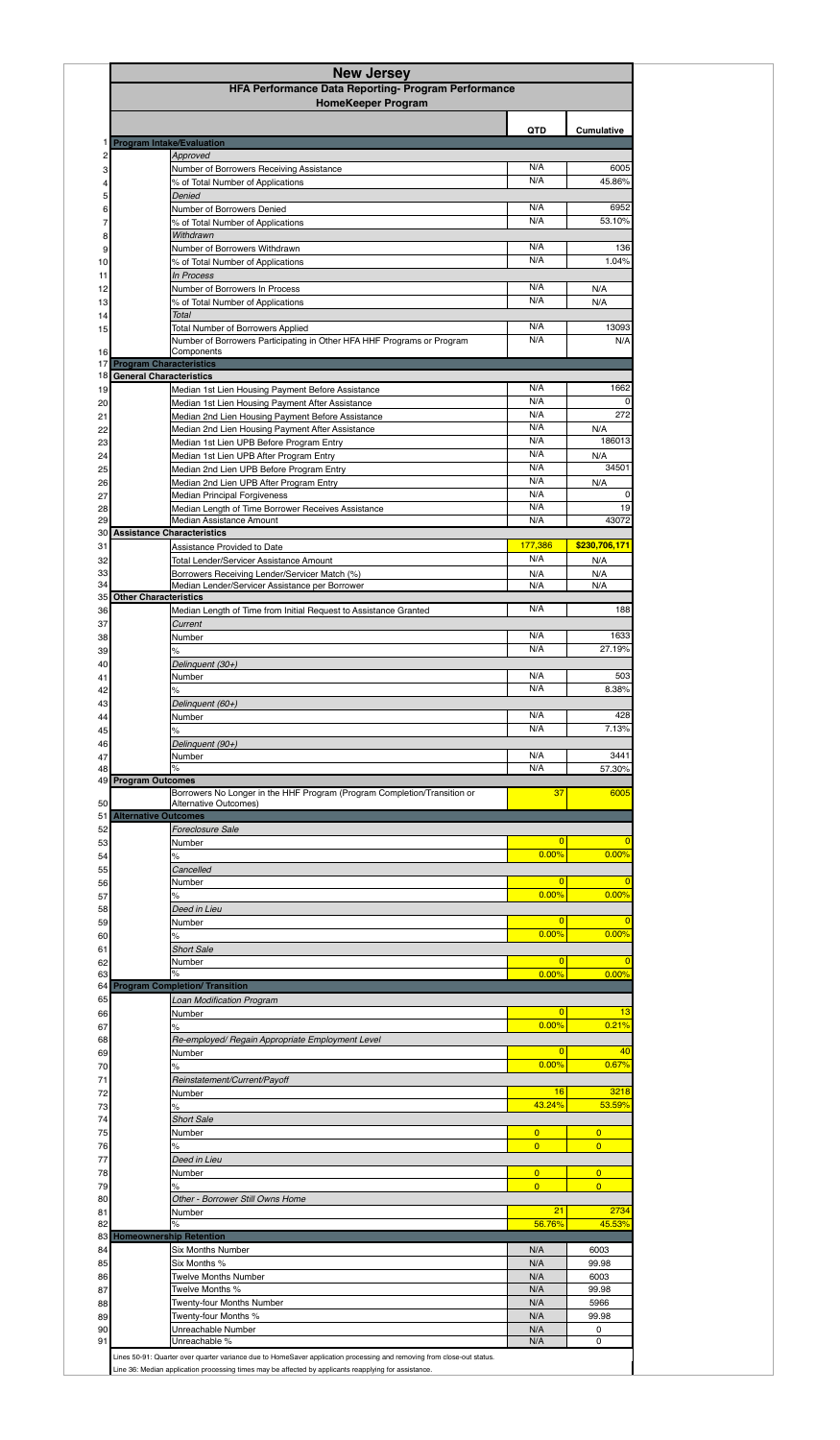|                     | HFA Performance Data Reporting- Program Performance<br><b>HomeKeeper Program</b>             |             |                   |
|---------------------|----------------------------------------------------------------------------------------------|-------------|-------------------|
|                     |                                                                                              |             |                   |
|                     |                                                                                              |             |                   |
|                     | <b>Program Intake/Evaluation</b>                                                             | <b>QTD</b>  | <b>Cumulative</b> |
|                     | Approved                                                                                     |             |                   |
|                     | Number of Borrowers Receiving Assistance                                                     | 43<br>N/A   | 43                |
|                     | % of Total Number of Applications<br>Denied                                                  |             | 5.64%             |
|                     | Number of Borrowers Denied                                                                   | 119         | 119               |
|                     | % of Total Number of Applications                                                            | N/A         | 15.60%            |
|                     | Withdrawn<br>Number of Borrowers Withdrawn                                                   | 19          | 19                |
|                     | % of Total Number of Applications                                                            | N/A         | 2.49%             |
|                     | In Process                                                                                   | 582         |                   |
|                     | Number of Borrowers In Process<br>% of Total Number of Applications                          | N/A         | N/A<br>N/A        |
|                     | Total                                                                                        |             |                   |
|                     | <b>Total Number of Borrowers Applied</b>                                                     | N/A<br>N/A  | 763<br>N/A        |
|                     | Number of Borrowers Participating in Other HFA HHF Programs or Program<br>Components         |             |                   |
|                     | <b>17 Program Characteristics</b><br>18 General Characteristics                              |             |                   |
|                     | Median 1st Lien Housing Payment Before Assistance                                            | 1534        | 1534              |
|                     | Median 1st Lien Housing Payment After Assistance                                             | 0           |                   |
|                     | Median 2nd Lien Housing Payment Before Assistance                                            | N/A<br>N/A  | N/A<br>N/A        |
|                     | Median 2nd Lien Housing Payment After Assistance<br>Median 1st Lien UPB Before Program Entry | N/A         | N/A               |
|                     | Median 1st Lien UPB After Program Entry                                                      | N/A         | N/A               |
|                     | Median 2nd Lien UPB Before Program Entry                                                     | N/A         | N/A               |
|                     | Median 2nd Lien UPB After Program Entry                                                      | N/A<br>N/A  | N/A<br>N/A        |
|                     | Median Principal Forgiveness<br>Median Length of Time Borrower Receives Assistance           | N/A         | 12                |
|                     | Median Assistance Amount                                                                     | 10393       | 10393             |
|                     | 30 Assistance Characteristics                                                                | \$650,748   | \$650,748         |
|                     | Assistance Provided to Date<br><b>Total Lender/Servicer Assistance Amount</b>                | N/A         | N/A               |
|                     | Borrowers Receiving Lender/Servicer Match (%)                                                | N/A         | N/A               |
|                     | Median Lender/Servicer Assistance per Borrower                                               | N/A         | N/A               |
|                     | 35 Other Characteristics<br>Median Length of Time from Initial Request to Assistance Granted | N/A         | N/A               |
|                     | Current                                                                                      |             |                   |
|                     | Number                                                                                       | 16.27%      | 16.27%            |
|                     |                                                                                              |             |                   |
|                     | $\%$                                                                                         |             |                   |
|                     | Delinquent (30+)<br>Number                                                                   | 3           |                   |
|                     | $\%$                                                                                         | 6.98%       | 6.98%             |
|                     | Delinquent (60+)                                                                             |             |                   |
|                     | Number                                                                                       | 3<br>6.98%  | 6.98%             |
|                     | $\%$<br>Delinquent (90+)                                                                     |             |                   |
|                     | Number                                                                                       | 30          | 30                |
|                     | %                                                                                            | 69.77%      | 69.77%            |
|                     | Borrowers No Longer in the HHF Program (Program Completion/Transition or                     | $\Omega$    |                   |
|                     | Alternative Outcomes)<br><b>Alternative Outcomes</b>                                         |             |                   |
|                     | <b>Foreclosure Sale</b>                                                                      |             |                   |
|                     | Number                                                                                       | 0           |                   |
|                     | o <sub>L</sub><br>70                                                                         | 25.00%      | 25.00%            |
|                     | Cancelled<br>Number                                                                          | 0           | 0                 |
|                     | %                                                                                            | 25.00%      | 25.00%            |
|                     | Deed in Lieu                                                                                 |             |                   |
|                     | Number<br>$\%$                                                                               | 0<br>25.00% | 25.00%            |
|                     | <b>Short Sale</b>                                                                            |             |                   |
|                     | Number                                                                                       | 0           | n                 |
|                     | $\%$<br><b>Program Completion/ Transition</b>                                                | 25.00%      | 25.00%            |
|                     | <b>Loan Modification Program</b>                                                             |             |                   |
|                     | Number                                                                                       | N/A         | N/A               |
|                     | $\%$                                                                                         | N/A         | N/A               |
|                     | Re-employed/ Regain Appropriate Employment Level<br>Number                                   | 0           | 0                 |
|                     | $\%$                                                                                         | 0.00%       | 0.00%             |
|                     | Reinstatement/Current/Payoff                                                                 |             |                   |
|                     | Number                                                                                       | 0<br>0.00%  | 0.00%             |
|                     | $\%$<br><b>Short Sale</b>                                                                    |             |                   |
|                     | Number                                                                                       | N/A         | N/A               |
|                     | %                                                                                            | N/A         | N/A               |
|                     | Deed in Lieu<br>Number                                                                       | N/A         | N/A               |
|                     | $\%$                                                                                         | N/A         | N/A               |
|                     | Other - Borrower Still Owns Home                                                             |             |                   |
|                     | Number<br>%                                                                                  | 0<br>0.00%  | 0.00%             |
|                     | <b>Homeownership Retention</b>                                                               |             |                   |
|                     | <b>Six Months Number</b>                                                                     | N/A         | 0                 |
|                     | Six Months %                                                                                 | N/A         | 0                 |
|                     | <b>Twelve Months Number</b><br>Twelve Months %                                               | N/A<br>N/A  | 0<br>$\mathbf 0$  |
| 49 Program Outcomes | <b>Twenty-four Months Number</b>                                                             | N/A         | 0                 |
|                     | Twenty-four Months %<br>Unreachable Number                                                   | N/A<br>N/A  | 0<br>0            |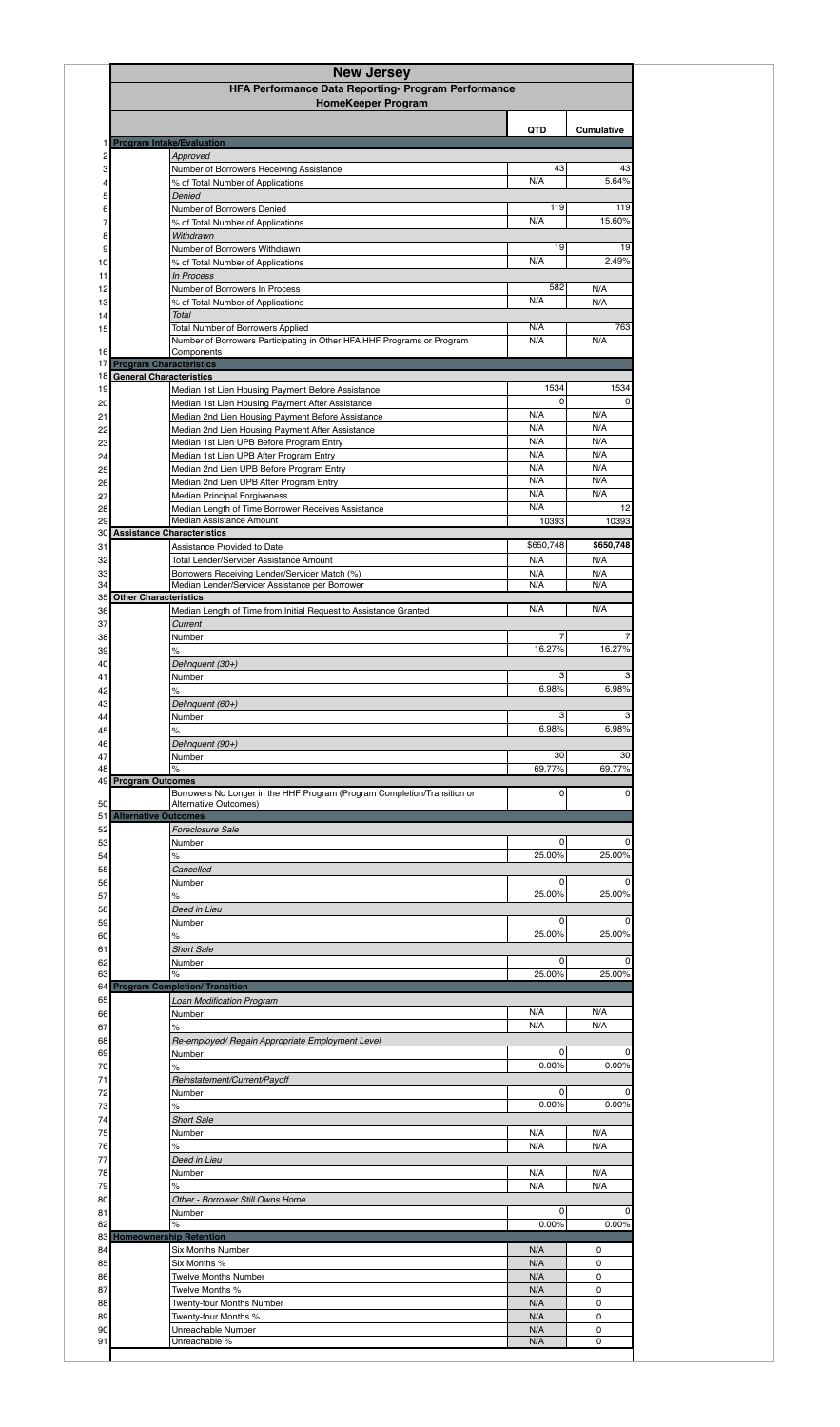|                                                                  | HFA Performance Data Reporting- Program Performance<br><b>Home Saver Program</b>                                   |                      |                                                                                                                                                   |
|------------------------------------------------------------------|--------------------------------------------------------------------------------------------------------------------|----------------------|---------------------------------------------------------------------------------------------------------------------------------------------------|
| <b>Program Intake/Evaluation</b>                                 |                                                                                                                    | <b>QTD</b>           | <b>Cumulative</b>                                                                                                                                 |
|                                                                  | Approved                                                                                                           |                      |                                                                                                                                                   |
|                                                                  | Number of Borrowers Receiving Assistance<br>% of Total Number of Applications                                      | 51<br>N/A            |                                                                                                                                                   |
|                                                                  | Denied                                                                                                             |                      |                                                                                                                                                   |
|                                                                  | Number of Borrowers Denied                                                                                         | 144                  |                                                                                                                                                   |
|                                                                  | % of Total Number of Applications<br>Withdrawn                                                                     | N/A                  |                                                                                                                                                   |
|                                                                  | Number of Borrowers Withdrawn                                                                                      | 19                   |                                                                                                                                                   |
|                                                                  | % of Total Number of Applications                                                                                  | N/A                  |                                                                                                                                                   |
|                                                                  | In Process<br>Number of Borrowers In Process                                                                       | 838                  | N/A                                                                                                                                               |
|                                                                  | % of Total Number of Applications                                                                                  | N/A                  | N/A                                                                                                                                               |
| <b>Total</b>                                                     |                                                                                                                    |                      |                                                                                                                                                   |
|                                                                  | <b>Total Number of Borrowers Applied</b><br>Number of Borrowers Participating in Other HFA HHF Programs or Program | N/A<br>N/A           | N/A                                                                                                                                               |
|                                                                  | Components                                                                                                         |                      |                                                                                                                                                   |
| <b>Program Characteristics</b><br><b>General Characteristics</b> |                                                                                                                    |                      |                                                                                                                                                   |
|                                                                  | Median 1st Lien Housing Payment Before Assistance                                                                  | 1531                 |                                                                                                                                                   |
|                                                                  | Median 1st Lien Housing Payment After Assistance                                                                   | 1510<br>0            |                                                                                                                                                   |
|                                                                  | Median 2nd Lien Housing Payment Before Assistance<br>Median 2nd Lien Housing Payment After Assistance              | N/A                  | N/A                                                                                                                                               |
|                                                                  | Median 1st Lien UPB Before Program Entry                                                                           | 197813               |                                                                                                                                                   |
|                                                                  | Median 1st Lien UPB After Program Entry                                                                            | 0                    |                                                                                                                                                   |
|                                                                  | Median 2nd Lien UPB Before Program Entry<br>Median 2nd Lien UPB After Program Entry                                | 0<br>N/A             | N/A                                                                                                                                               |
|                                                                  | Median Principal Forgiveness                                                                                       | 0                    |                                                                                                                                                   |
|                                                                  | Median Length of Time Borrower Receives Assistance                                                                 | N/A                  | N/A                                                                                                                                               |
| <b>Assistance Characteristics</b>                                | <b>Median Assistance Amount</b>                                                                                    | 50000                |                                                                                                                                                   |
|                                                                  | Assistance Provided to Date                                                                                        | \$2,172,894          | \$11,599,002                                                                                                                                      |
|                                                                  | <b>Total Lender/Servicer Assistance Amount</b>                                                                     | N/A                  | N/A                                                                                                                                               |
|                                                                  | Borrowers Receiving Lender/Servicer Match (%)<br>Median Lender/Servicer Assistance per Borrower                    | N/A<br>N/A           | N/A<br>N/A                                                                                                                                        |
| <b>Other Characteristics</b>                                     |                                                                                                                    |                      |                                                                                                                                                   |
|                                                                  | Median Length of Time from Initial Request to Assistance Granted                                                   | N/A                  | N/A                                                                                                                                               |
|                                                                  | Current<br>Number                                                                                                  | 5                    |                                                                                                                                                   |
| $\%$                                                             |                                                                                                                    | 9.80%                |                                                                                                                                                   |
|                                                                  | Delinquent (30+)                                                                                                   | 2                    |                                                                                                                                                   |
| $\%$                                                             | Number                                                                                                             | 3.92%                |                                                                                                                                                   |
|                                                                  | Delinquent (60+)                                                                                                   |                      |                                                                                                                                                   |
|                                                                  | Number                                                                                                             |                      |                                                                                                                                                   |
| $\%$                                                             | Delinquent (90+)                                                                                                   | 1.96%                |                                                                                                                                                   |
|                                                                  | Number                                                                                                             | 43                   |                                                                                                                                                   |
| $\%$<br><b>Program Outcomes</b>                                  |                                                                                                                    | 84.32%               |                                                                                                                                                   |
|                                                                  | Borrowers No Longer in the HHF Program (Program Completion/Transition or                                           | 84                   |                                                                                                                                                   |
| <b>Alternative Outcomes</b>                                      | <b>Alternative Outcomes)</b>                                                                                       |                      |                                                                                                                                                   |
|                                                                  | <b>Foreclosure Sale</b>                                                                                            |                      |                                                                                                                                                   |
| $\frac{1}{2}$                                                    | Number                                                                                                             | 0<br>0.00%           |                                                                                                                                                   |
|                                                                  | Cancelled                                                                                                          |                      |                                                                                                                                                   |
|                                                                  |                                                                                                                    |                      |                                                                                                                                                   |
|                                                                  | Number                                                                                                             | 0                    |                                                                                                                                                   |
| $\%$                                                             |                                                                                                                    | 0.00%                |                                                                                                                                                   |
|                                                                  | Deed in Lieu<br>Number                                                                                             | $\mathbf 0$          |                                                                                                                                                   |
| $\%$                                                             |                                                                                                                    | 0.00%                |                                                                                                                                                   |
|                                                                  | <b>Short Sale</b>                                                                                                  |                      |                                                                                                                                                   |
| $\%$                                                             | Number                                                                                                             | $\mathbf 0$<br>0.00% |                                                                                                                                                   |
|                                                                  |                                                                                                                    |                      |                                                                                                                                                   |
|                                                                  | <b>Loan Modification Program</b>                                                                                   |                      |                                                                                                                                                   |
| $\%$                                                             | Number                                                                                                             | 84<br>100.00%        |                                                                                                                                                   |
|                                                                  | Re-employed/ Regain Appropriate Employment Level                                                                   |                      |                                                                                                                                                   |
|                                                                  | Number                                                                                                             | N/A                  |                                                                                                                                                   |
| $\%$                                                             |                                                                                                                    | N/A                  |                                                                                                                                                   |
|                                                                  | Reinstatement/Current/Payoff<br>Number                                                                             | N/A                  |                                                                                                                                                   |
| $\%$                                                             |                                                                                                                    | N/A                  |                                                                                                                                                   |
|                                                                  | <b>Short Sale</b>                                                                                                  | N/A                  |                                                                                                                                                   |
| $\%$                                                             | Number                                                                                                             | N/A                  |                                                                                                                                                   |
|                                                                  | Deed in Lieu                                                                                                       |                      |                                                                                                                                                   |
| <b>Program Completion/ Transition</b>                            | Number                                                                                                             | N/A<br>N/A           |                                                                                                                                                   |
| $\%$                                                             | Other - Borrower Still Owns Home                                                                                   |                      |                                                                                                                                                   |
|                                                                  | Number                                                                                                             | N/A                  |                                                                                                                                                   |
| $\%$                                                             |                                                                                                                    | N/A                  |                                                                                                                                                   |
|                                                                  | <b>Six Months Number</b>                                                                                           | N/A                  |                                                                                                                                                   |
|                                                                  | Six Months %                                                                                                       | N/A                  |                                                                                                                                                   |
|                                                                  | <b>Twelve Months Number</b>                                                                                        | N/A                  |                                                                                                                                                   |
|                                                                  | Twelve Months %<br><b>Twenty-four Months Number</b>                                                                | N/A<br>N/A           |                                                                                                                                                   |
| <b>Homeownership Retention</b>                                   | Twenty-four Months %<br>Unreachable Number                                                                         | N/A<br>N/A           | 100.00%<br>N/A<br>N/A<br>N/A<br>N/A<br>N/A<br>N/A<br>N/A<br>N/A<br>N/A<br>N/A<br>156<br>100%<br>15<br>100%<br>$\mathbf 0$<br>$0\%$<br>$\mathbf 0$ |